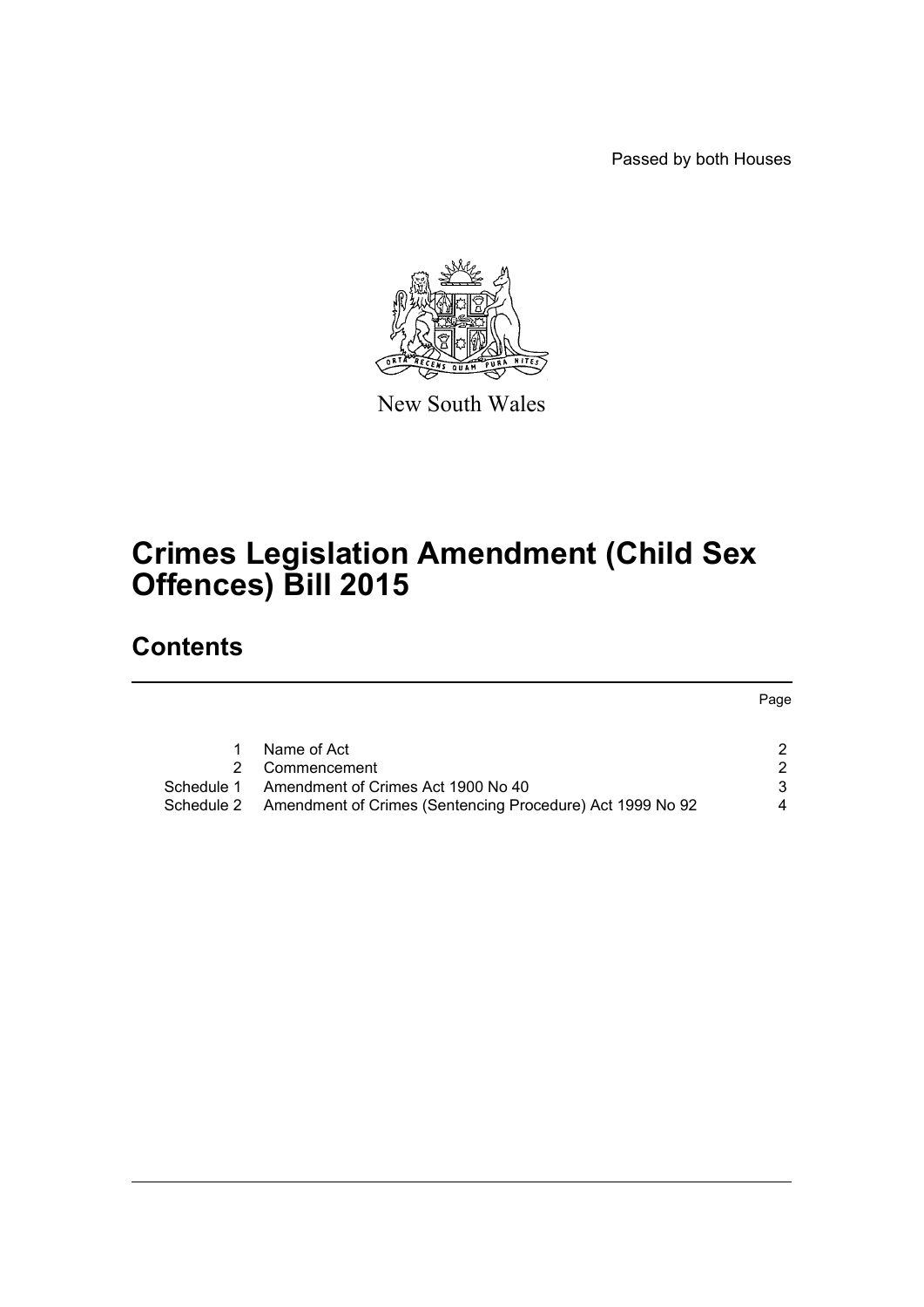*I certify that this public bill, which originated in the Legislative Assembly, has finally passed the Legislative Council and the Legislative Assembly of New South Wales.*

> *Clerk of the Legislative Assembly. Legislative Assembly, Sydney,* , 2015



New South Wales

# **Crimes Legislation Amendment (Child Sex Offences) Bill 2015**

Act No , 2015

An Act to amend the *Crimes Act 1900* with respect to the offence of sexual intercourse with a child under 10 years of age and to amend the *Crimes (Sentencing Procedure) Act 1999* to set standard non-parole periods for certain child sex offences.

*I have examined this bill and find it to correspond in all respects with the bill as finally passed by both Houses.*

*Assistant Speaker of the Legislative Assembly.*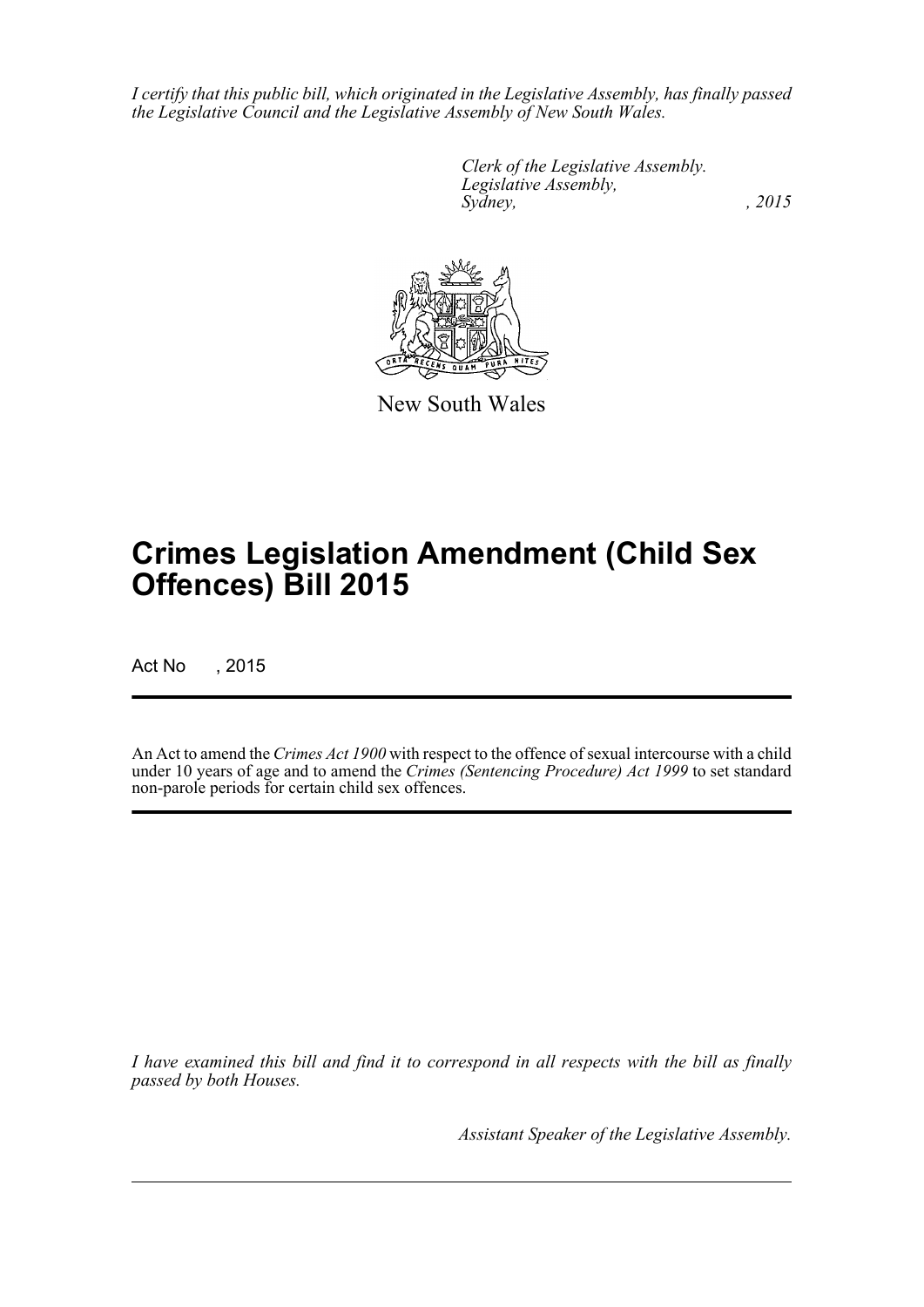### <span id="page-2-0"></span>**The Legislature of New South Wales enacts:**

#### **1 Name of Act**

This Act is the *Crimes Legislation Amendment (Child Sex Offences) Act 2015*.

#### <span id="page-2-1"></span>**2 Commencement**

This Act commences on the date of assent to this Act.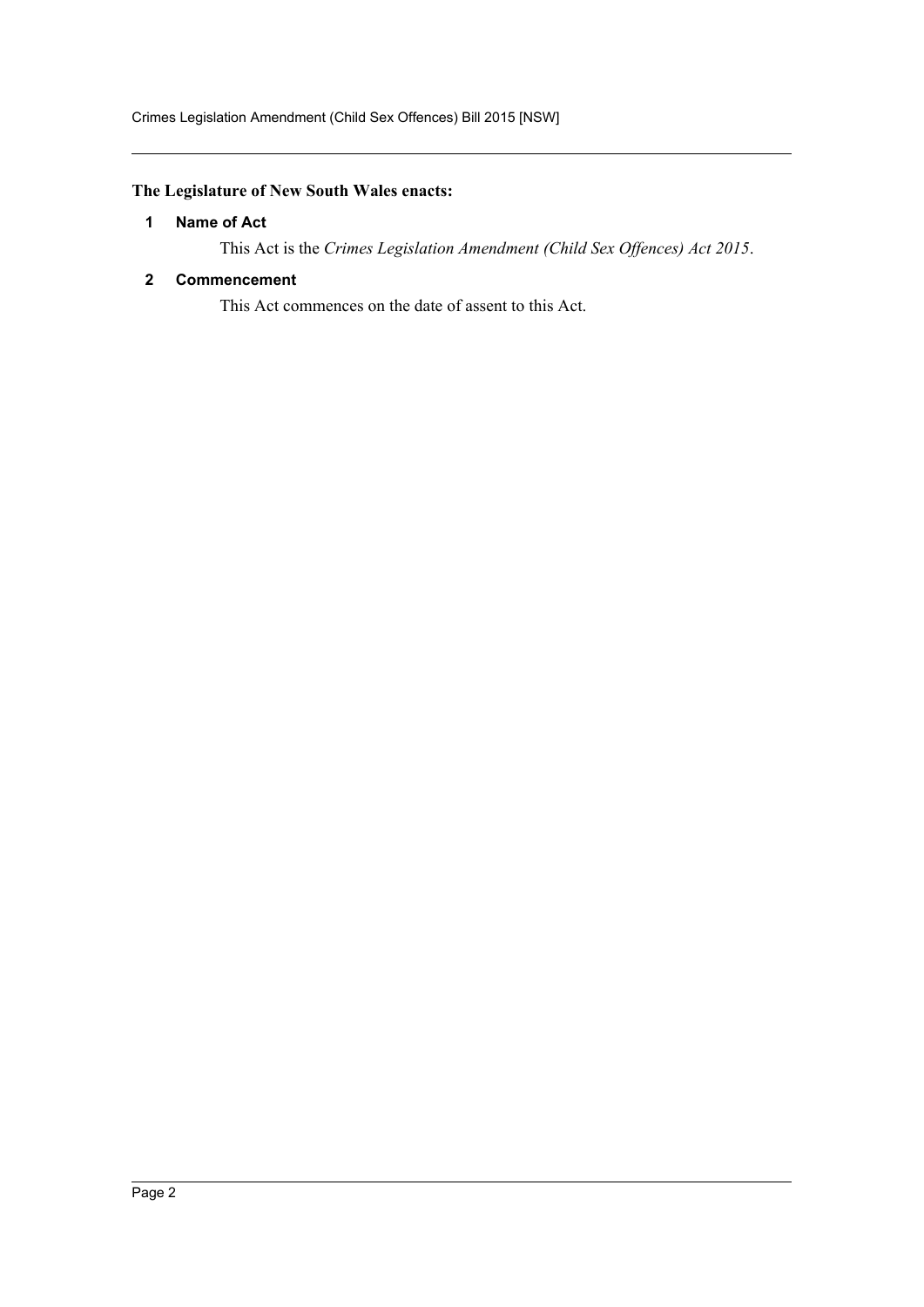## <span id="page-3-0"></span>**Schedule 1 Amendment of Crimes Act 1900 No 40**

#### **[1] Section 66A**

Omit the section. Insert instead:

#### **66A Sexual intercourse—child under 10**

(1) Any person who has sexual intercourse with a child who is under the age of 10 years is guilty of an offence.

Maximum penalty: imprisonment for life.

- (2) A person sentenced to imprisonment for life for an offence under this section is to serve that sentence for the term of the person's natural life.
- (3) Nothing in this section affects the operation of section 21 of the *Crimes (Sentencing Procedure) Act 1999* (which authorises the passing of a lesser sentence than imprisonment for life).
- (4) Nothing in this section affects the prerogative of mercy.

#### **[2] Section 66E Alternative verdicts**

Omit "section 66A (1) or (2)" from section 66E (1). Insert instead "section 66A".

#### **[3] Section 66E (2)**

Omit the subsection.

#### **[4] Section 77 Consent no defence in certain cases**

Omit "66A (1) or (2)" from section 77 (1). Insert instead "66A".

#### **[5] Section 431A Life sentences**

Omit "section 66A (2)" from section 431A (2). Insert instead "section 66A".

### **[6] Schedule 11 Savings and transitional provisions**

Insert at the end of the Schedule:

## **Part 34 Crimes Legislation Amendment (Child Sex Offences) Act 2015**

#### **76 Application of amendments**

An amendment made by the *Crimes Legislation Amendment (Child Sex Offences) Act 2015* applies only in respect of an offence committed, or alleged to have been committed, on or after the commencement of the amendment.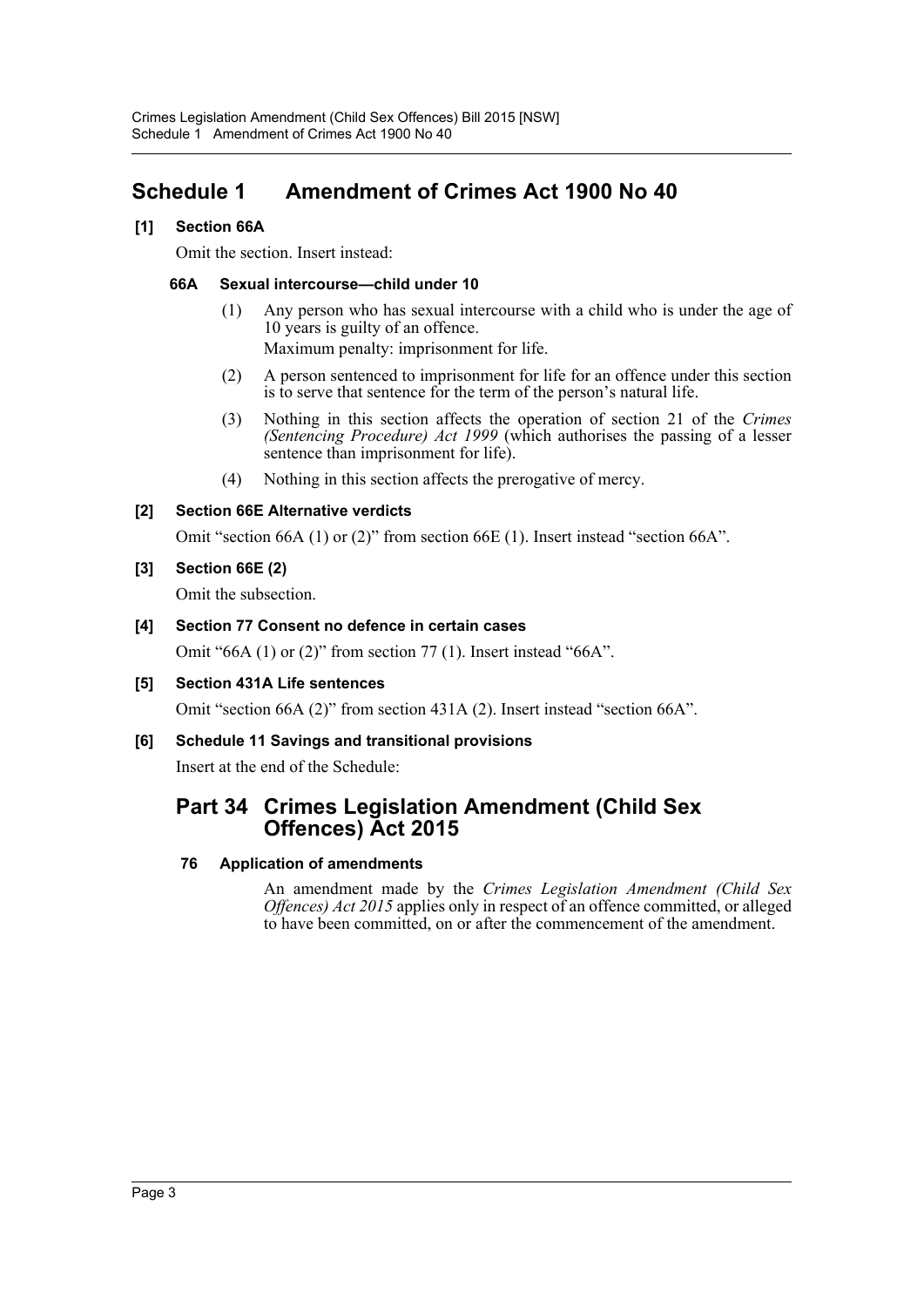## <span id="page-4-0"></span>**Schedule 2 Amendment of Crimes (Sentencing Procedure) Act 1999 No 92**

#### **[1] Part 4, Division 1A, Table**

Omit "Section 66A (1) or (2)" from item 10. Insert instead "Section 66A".

#### **[2] Part 4, Division 1A, Table**

Insert after item 10:

| 10A             | Section 66B of the Crimes Act 1900 (attempt, or assault with intent, to have<br>sexual intercourse with a child under 10 years) | 10 years |
|-----------------|---------------------------------------------------------------------------------------------------------------------------------|----------|
| 10B             | Section 66C (1) of the Crimes Act 1900 (sexual intercourse with a child 10-14<br>years)                                         | 7 years  |
| 10 <sub>C</sub> | Section 66C (2) of the Crimes Act 1900 (aggravated sexual intercourse with a<br>child $10-14$ years)                            | 9 years  |
| 10D             | Section 66C (4) of the Crimes Act 1900 (aggravated sexual intercourse with a<br>child 14-16 years)                              | 5 years  |
| 10E             | Section 66EB (2) of the Crimes Act 1900 (procure a child under 14 years for<br>unlawful sexual activity)                        | 6 years  |
| 10F             | Section 66EB (2) of the Crimes Act 1900 (procure a child 14–16 years for<br>unlawful sexual activity)                           | 5 years  |
| 10G             | Section 66EB (2A) of the Crimes Act 1900 (meet a child under 14 years<br>following grooming)                                    | 6 years  |
| 10H             | Section 66EB (2A) of the <i>Crimes Act 1900</i> (meet a child 14–16 years following<br>grooming)                                | 5 years  |
| 10I             | Section 66EB (3) of the Crimes Act 1900 (groom a child under 14 years for<br>unlawful sexual activity)                          | 5 years  |
| 10J             | Section 66EB (3) of the Crimes Act 1900 (groom a child 14–16 years for<br>unlawful sexual activity)                             | 4 years  |
| 10K             | Section 91D (1) of the Crimes Act 1900 (induce a child under 14 years to<br>participate in child prostitution)                  | 6 years  |
| 10 <sub>L</sub> | Section 91E (1) of the <i>Crimes Act 1900</i> (obtain benefit from child prostitution,<br>child under 14 years)                 | 6 years  |
| 10M             | Section 91G (1) of the Crimes Act 1900 (use a child under 14 years for child<br>abuse material purposes)                        | 6 years  |
|                 |                                                                                                                                 |          |